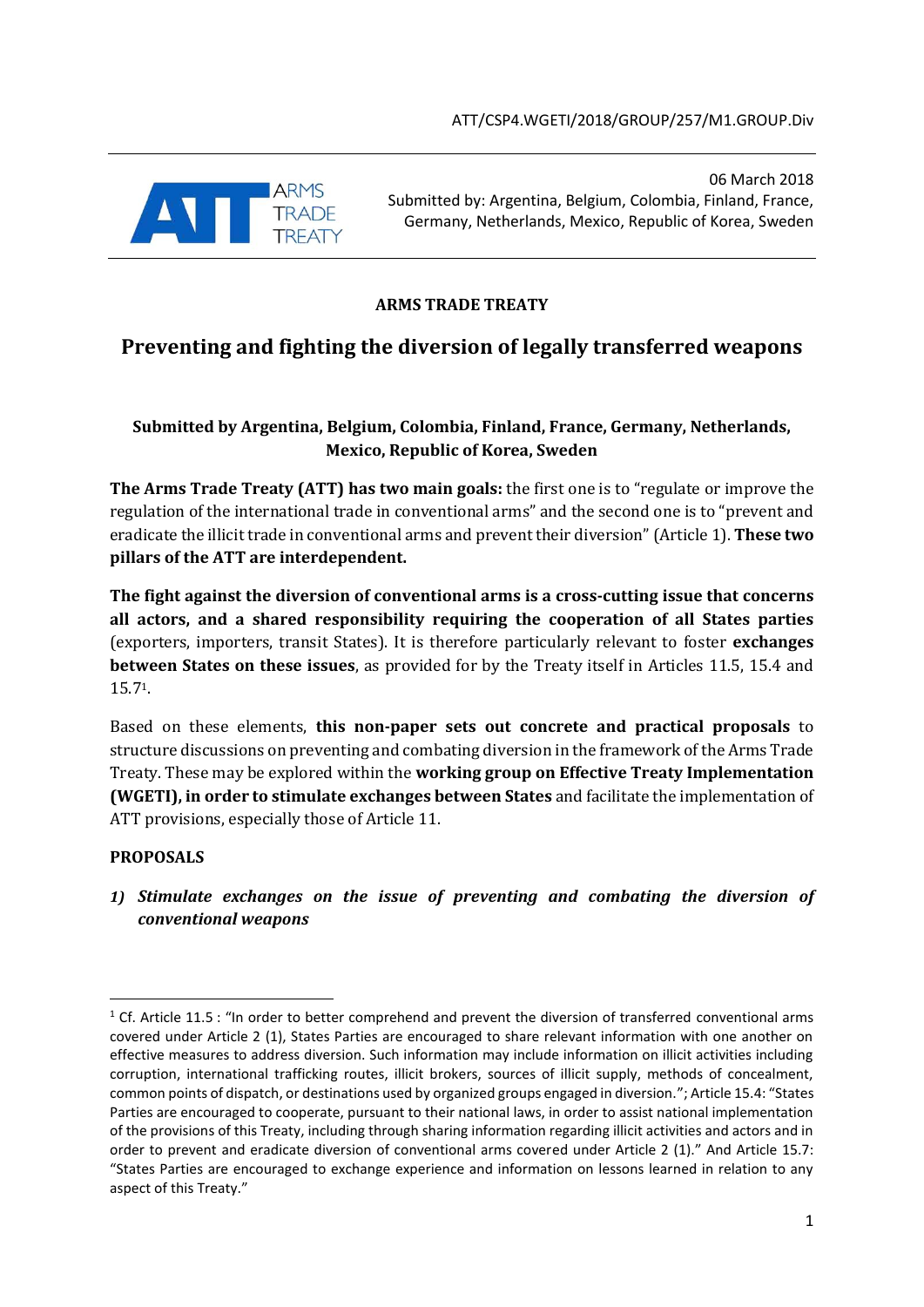### *a. Systematically include the issue of diversion on the agenda of the WGETI*

Preventing and combating the illicit trade in conventional arms is the second goal of the ATT, and is of interest to all States Parties to the Treaty, be they importers, exporters or transit countries. As such, **this issue should systematically be on the agenda of all WGETI meetings, on the same terms as measures taken by States aiming at a better regulating the arms trade** (implementation of Articles 6 and 7, brokering and transit controls, etc.).

# *b. Foster thematic exchanges and facilitate participation of National Points of Contact and specialized governmental experts*

The diversion of legally transferred weapons can be observed at various stages: during transport, upon import, during transit, at storage locations, etc. In order to address this intrinsically **multifaceted issue**, **thematic exchanges** should be prioritized (such as on securing transport, corruption and diversion, illicit brokering, etc) in accordance with the provisions of Article 11.5 ("*Such information may include information on illicit activities including corruption, international trafficking routes, illicit brokers, sources of illicit supply, methods of concealment, common points of dispatch, or destinations used by organized groups engaged in diversion"*). All exchanges would be held on a voluntary basis.

These discussions would aim at establishing an interactive communication and a cooperation dynamic among national authorities. Additional exchanges between National Points of Contact could take place right before or during the CSP in addition to WGETI discussions, to ensure continued mobilization and mutual contribution. .

**The theme to be discussed could be selected annually by the Conference of State Parties**, taking into account needs identified by States as priorities (as expressed within the WGETI, during the CSP, but also through assistance requests submitted to the VTF).

The specific topics addressed in this framework should **be communicated to States Parties sufficiently in advance to enable participation of National Points of Contact and Authorities and other governmental experts specialized in these issues** (such as judges, customs officers, police, and so on) and exchange of national non-papers or any other documents deemed relevant.

### *c. Draw on the expertise of private sector actors and civil society*

A **specific session could be dedicated to presentations by civil society representatives**  (research centers, non-governmental organizations) of their thematic studies on the topic and their main recommendations to prevent and combat the diversion of conventional arms.

**Exchanges with private sector representatives** (banks, arms manufacturers, transport companies) could also be suggested in order to benefit from their expertise and also discuss measures taken and best practices adopted to prevent and fight the diversion of conventional weapons.

# *d. Seek complementarity with existing initiatives*

**Representatives of relevant international, multilateral, regional and subregional organizations could present** measures they implemented and/or good practices they adopted as prevention means to prevent and combat diversion.